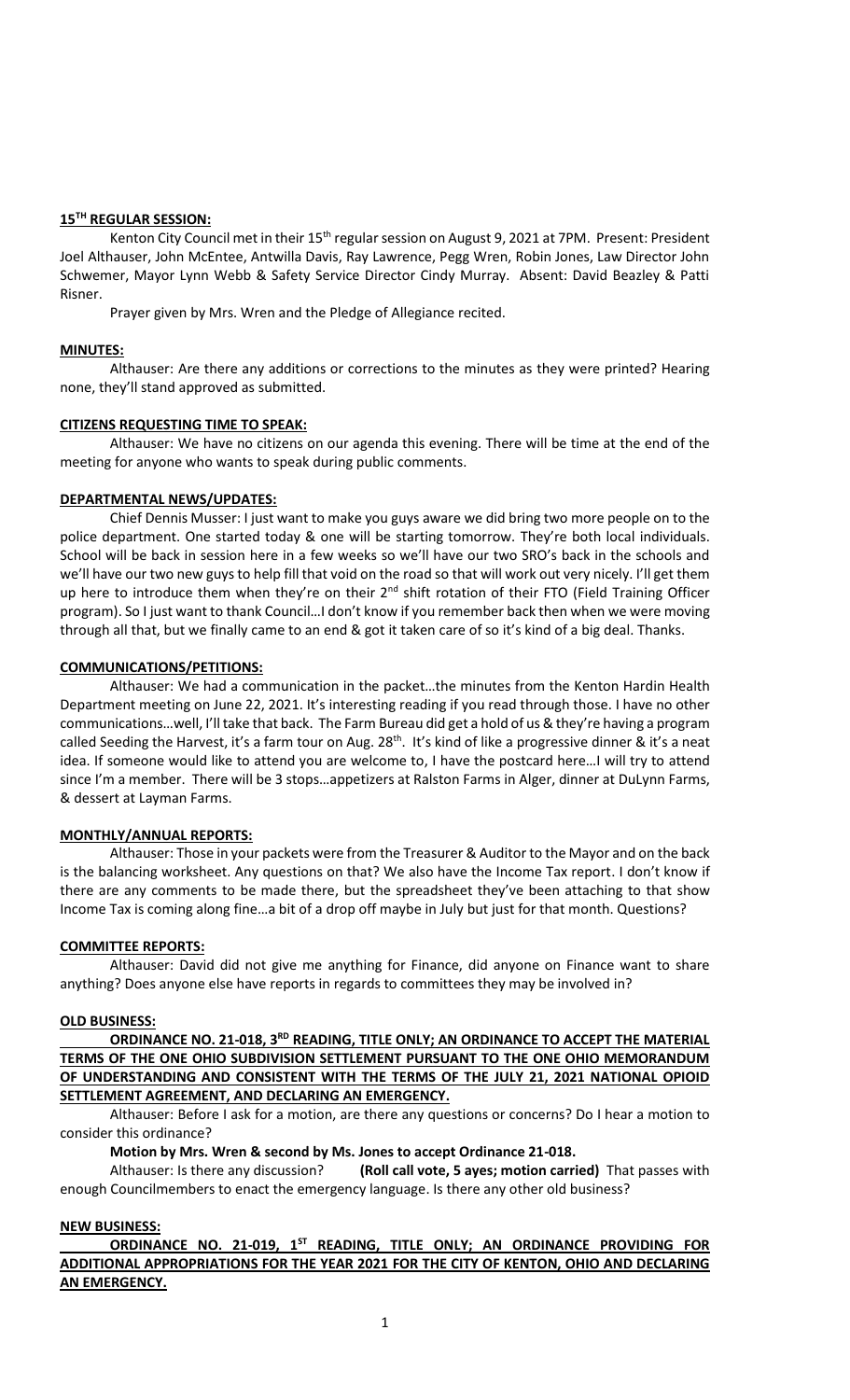Althauser: I guess I don't know if there is anything to explain on this right now. Does Finance or Cindy have any comments?

Auditor Brian Hattery: This ordinance I'm not sure of the urgency…I know we can't pass it tonight, but I'll defer to the administration. The next legislation we will want passed at the next meeting.

Murray: The \$8500…we'd like to get this one passed at the next meeting too.

Wren: The fire school…the Chief talked about that & I think there's not a lot of urgency, but I think he wants that passed at the next meeting

Althauser: Well, we don't have a choice. I'm trying to remember what the sewer engineering was. Murray: It was Drier Mallor cleaning out the sewer lines for setting our flow meters.

Althauser: Right. We'll read this again at our next meeting on 8/23/21 & we'll try to have everyone here to vote.

**ORDINANCE NO. 21-020, 1ST READING, TITLE ONLY; AN ORDINANCE PROVIDING FOR TRANSFERRING FUNDS FOR THE YEAR 2021 FOR THE CITY OF KENTON, OHIO AND DECLARING AN EMERGENCY.**

Althauser: You heard Brian comment about this one…there are several transfers. We're into the cycle for that time of year.

Hattery: Unfortunately, we are. These are all for line items that are short (can't hear).

Althauser: So be prepared…if you've got questions on either of these two, please seek out the proper individuals like Brian or Cindy to find out more. So if everyone is here in 2 weeks we can do this. Is there any other new business?

# **COMMENTS:**

Murray: We started out the night with the tour of the WWTP. I know most people see the pride in the Fire Dept. & the pride the Police have, but I think tonight you saw the pride that most of the City employees have for working for the City. So, I'd like to thank Mike (Heilman), Chet (Baughman), Brett (Hayter) & Cody (Barker) for giving us the tour tonight & thank them for a job well done that they do down there. The Leighton Street bridge will be closed…Leighton Street going across the bridge will be closed August 11<sup>th</sup> thru August 22<sup>nd</sup>. There is some major work...we're going to take off all the asphalt & replace some of the decking. On the north side of the bridge where it goes up…if you ever drive the Leighton Street bridge you'll see 2 big holes. So I just want to get it out there that the bridge will be closed 8/11- 8/22. August 23<sup>rd</sup> school starts so hopefully we have it open so the buses don't have to detour around. The Lynn Street project, the main line is installed & it's being disinfected right now. Once they're done disinfecting, they'll come back in & do the taps to each of the houses. So we're still working on that project. Negotiations start with the AFSCME group which are the public works employees (street, water & sewer) and that will be August  $12^{th}$  &  $19^{th}$ . Our public works employees are going tomorrow for trenching & shoring training in Celina & they're teaming up with the Celina employees & St. Mary's employees. So we're getting our guys out there & getting them some much needed training on different things and they can talk with other groups & see how other departments work. Any questions for me?

Hattery: I heard from Pam & she gave me permission to share she hopes to see you in a couple of weeks. She's been released back to fulltime employment…she's still on oxygen so she's trying to figure out the oxygen supply (can't hear). Hopefully she'll be in attendance at the next meeting.

Althauser: That's very good news.

Schwemer: Just appreciate everyone's help in meeting the last few days. I said this last night, but I do appreciate everyone taking the time so we could get 3 reads in. Just a last note…if anyone needs help baling hay or straw, reach out to the Mayor & Safety Service Director. Ha. Somebody lost a bale of hay over here on the corner & of course they're doing something they're not required to do working on getting it off the street at 9AM or 8:45AM or something like that.

Althauser: Did the bale break?

Mayor Webb: Um hmm. Cindy had 2/3 of it done by the time I got over there.

Althauser: If it becomes regular maybe you guys need to buy one of those little mini balers. Mayor Webb: I just thought we should buy a horse.

Murray: The Amish came by while I was out there & I was about ready to go hey come get this. Althauser: Maybe the Chief ought to start a mounted posse…we could have a stable.

Chief: We wouldn't have to worry about cars.

McEntee: How about horse drawn ladder trucks?

Mayor Webb: I just want to give a shoutout to Cindy & Stephanie (Carson)…Cindy touched on the training our guys are going to tomorrow & that's a pretty big thing for our guys. What's been happening prior to this is all the training they're getting & Stephanie & Cindy are really bringing that department up